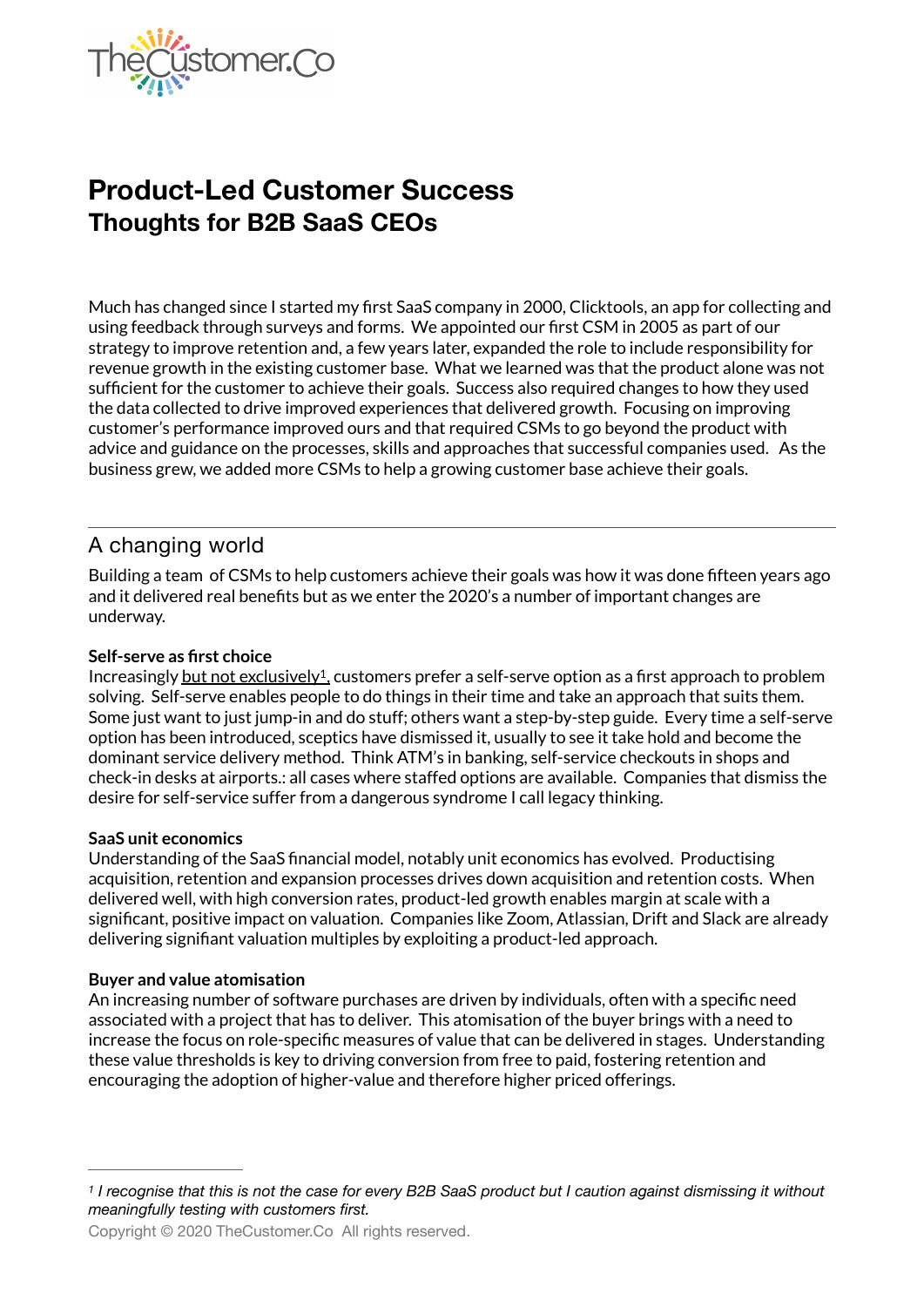

#### **Technology developments**

Finally, technology, including machine learning and artificial intelligence continues to develop, enabling more sophisticated functionality. These technologies allow companies to build products that personalise better the user experience and deliver functionality and advice and guidance that matches their specific needs.

### Implications for customer success

This evolution requires a different approach to customer success; one that embraces fully a productled philosophy; a digital first approach. I first wrote about product-led customer success four years ago, when a number of experts dismissed it as quackery. In the time since, I have become even more convinced that is the key to profitable, scalable growth. If I was starting a B2B SaaS business today, or converting a traditional software offering to SaaS, here's what I would do to build customer success capabilities.

#### **STEP OUT OF THE SILOS**

Customer success is not just about what a supplier does when it has won a customer. In fact, the biggest mistake a company can make is to think of CS as a post-sales, retention-focused department. Real CS is the core capability around which great organisations are built: it is "everything the company does to profitably win, satisfy, retain and grow its chosen customers better than the competition." That definition is one I have used for 30 years and I maintain it holds true today. Customer success is the basis of the value proposition, it is what a great SaaS business markets and sells; it is what the product should deliver and what the whole post-sale process enables. Customers don't recognise your silos; which is why they are the best focus for aligning the organisation. It is the responsibility of a SaaS CEO to establish a high-level, customer focused organisation design. This has three core elements:

- Company-wide agreement on target customers that drives acquisition, retention growth and product development.
- A high-level engagement process covering acquisition, customer success, revenue growth and product.
- Metrics that focus the whole organisation on maximising customer lifetime value and minimising the factionalism of individual departments.

Underpinning these three things is a leadership team that gets it and through their actions, create a customer-focused culture.

#### **UNDERSTAND VALUE THRESHOLDS**

Focused buyers, with specific needs requires a very granular understanding of value thresholds: a detailed picture of the minimum the customer requires and values from the product to achieve their goals at a point in their personal journey. The key is finding the balance between providing sufficient value whilst retaining something in reserve to encourage an upgrade in spending.

Value thresholds might be:

- Volume based, e.g. number of users or transactions
- Feature based; the availability of deeper of adjacent capability
- Product based: extension into related products or services
- Compound a mix of the above.

Whilst statistical techniques can help, identify value thresholds much of the work requires research and testing. Key questions to pose and test include:

- What is the minimum value that will attract and retain an initial customer?
- What is this minimum value worth?
- What features are required to deliver this minimum value?

Copyright © 2020 TheCustomer.Co All rights reserved.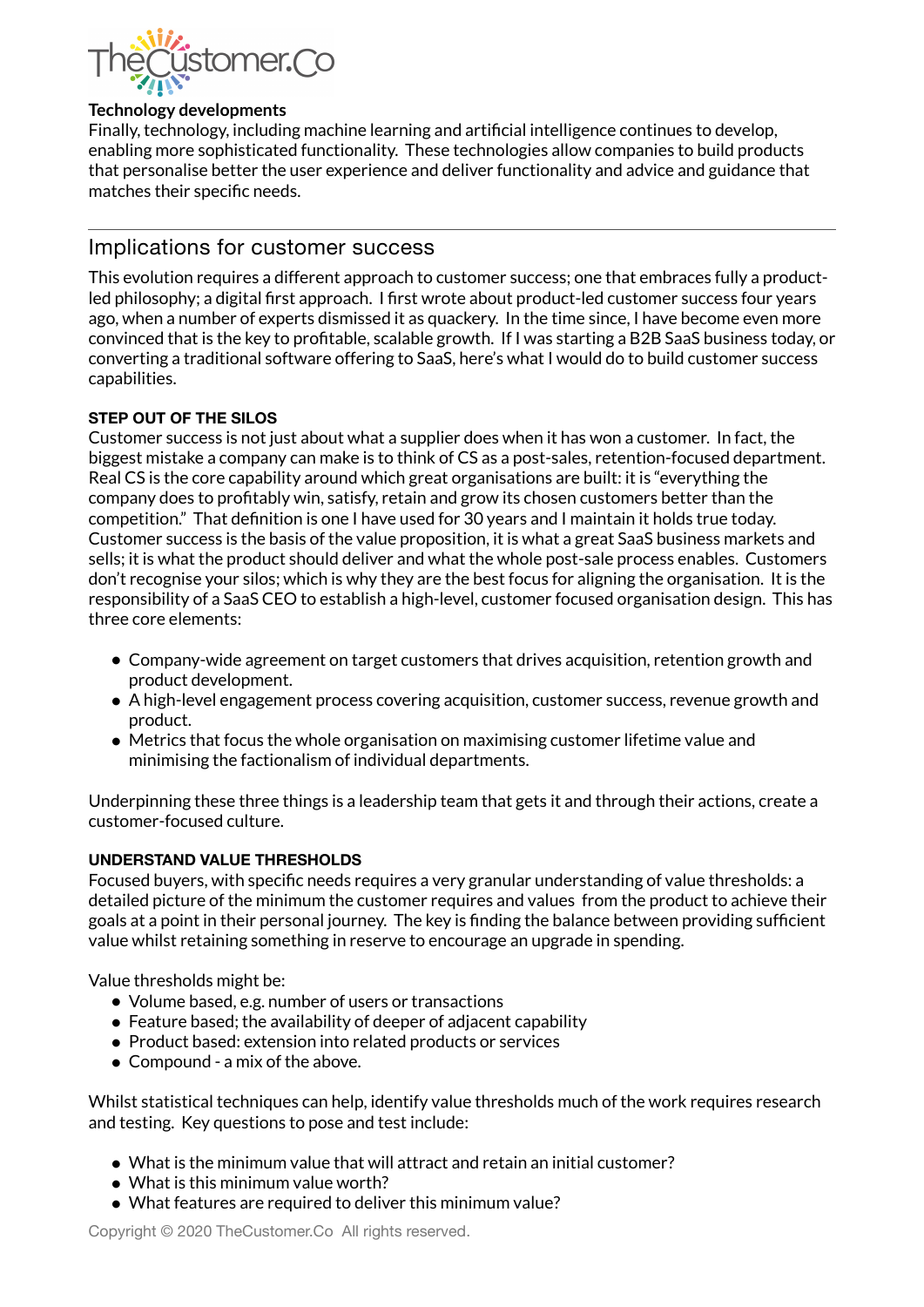

- What additional value can be created and how does the customer perceive this value?
- How many customers are interested in additional value thresholds?
- How can we present additional value thresholds in a way that maximises conversion?
- What is the relationship between customer value and revenue?

#### **BUILD LIFETIME ENGAGEMENT ON A DEEP UNDERSTANDING OF TARGET CUSTOMERS**

Alignment of marketing, sales, customer success and product is an oft-quoted challenge facing SaaS companies. I believe much of the problem stems from the lack of an over-arching view of the customers the company seeks to acquire and serve and the journey they take them through. Alignment is all too often retro-fitted rather than built-in by design. It is the CEOs job to drive this agreement at a high level; to create the organisational architecture that other specialists can use to fill in the detail.

There are three elements a CEO has to get company-wide agreement on to craft a purposely designed, outside-in, product-led engagement process.

- The characteristics that describe the customers the supplier will sell to and, serve; aka ideal customer profiles. These have two components: company demographics and situational (intent) factors and, more importantly, the key roles involved. Remember, a company may pay the bill but people buy and use the product. For each of the key roles, a SaaS company has to identify the work they do, the challenges they face, how they are measured and how they perceive value.
- How the company helps the customer complete their tasks, address their challenges and achieve their goals at each step of the customer journey. This includes a library of best practices that helps the customer make best use of the product but goes beyond that to provide advice and guidance on changes to organisational issues: process, metrics and skills needed to achieve their goals.
- The role the product plays in helping the customer make achieve their goals. Recognise that today, the acquisition and success processes overlap. The traditional 'See> Try > Buy > Value' process has given way to an iteration of 'See > Try > Value > Buy'. This brings the need to deliver customer success much earlier into the cycle: it becomes a core marketing and sales capability, increasingly embedded in the product. This often requires success process functionality focused on agreeing goals, a plan to deliver them and context specific advice and guidance to achieve them. Tracking success achieved in-product becomes an important capability: it allows a customer to understand progress to wards their goals and helps the supplier understand the relationship between goal achievement and their use of the product.

Understanding customers is a vital but often badly implemented capability in many companies. A product-led approach to SaaS intensifies the focus on target customers. Each interaction has to be tailored to the specific role, their specific context and their specific value threshold.

Companies transitioning from a traditional software model will have data from which they can begin to construct ideal customer profiles. The key is to identify the data that correlate with high and low spend, looking for the characteristics of the company and the key individuals. Customers that have been able to describe measurable value are of particular interest as they can also provide insights into what constitutes success.

For startups, this is more of a qualitative exercise, using the initial value proposition and feedback around product-market fit to craft profiles. For me, product-market fit is defined by customers that have achieved a meaningful, measurable value that causes them to want to renew. The questions listed in the section on Value Thresholds are useful in this exercise.

#### **BUILD A RICH SINGLE VIEW OF THE CUSTOMER**

Great customer success is a data-rich discipline, the core of which is a rich, company-wide single view of the customer and another area where product-led intensifies the capability needed.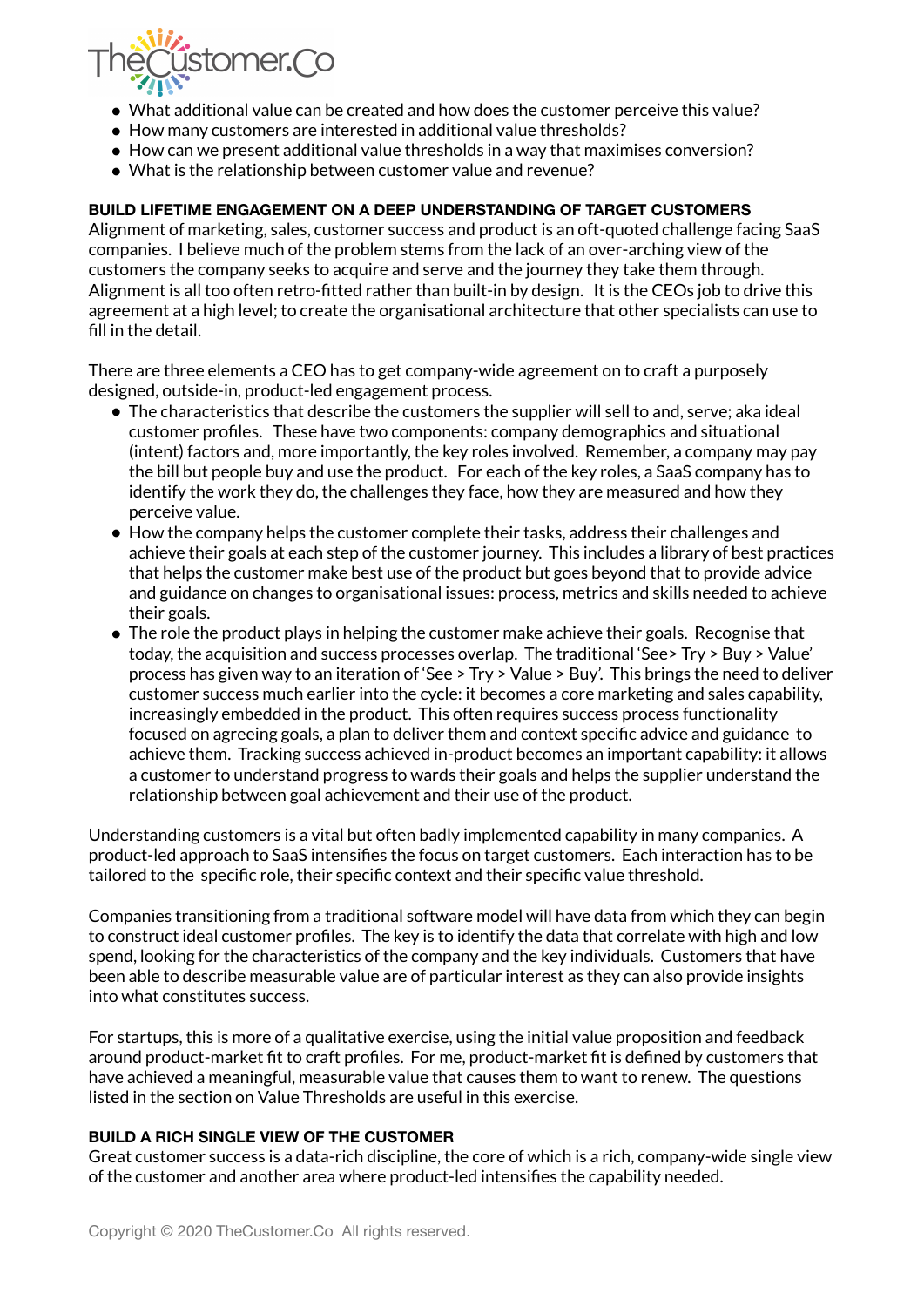

It is a discipline we got right at Clicktools, although initially it was driven by necessity, not strategy. As a bootstrapped business, we did not have cash to invest in systems. Having chosen Salesforce for CRM, we exploited its customisation ability to the max. We had to; CS tools did not exist when we started building our CS organisation in 2005. We built company and role specific health scores, including usage data from our app, crafted highly automated renewal and expansion opportunity management and built CS dashboards to drive understanding and action from CSMs to the board. The initial necessity turned to explicit strategy as we rejected app proliferation in favour of the huge benefits created by maintaining a single customer view.

A rich picture of the context of users and other stakeholders is essential to understand customers' progress towards their goals and their value threshold position. Informing this context underpins a shift from fixed customer journeys to data-driven next best actions; a contextually richer basis for interventions: interventions to drive customers to success, to identify renewal risks and uncover expansion revenue opportunities.

The growth of machine learning capability enables companies to identify better the factors that are causal correlates of customer success and growth. The richer the data set, the more correlates that can be identified. For example, one SaaS company in the UK has identified a number of activities that a customer has to take (both product and organisational) to create certain levels of success. This has enabled them to build a customer sophistication model that is predictive of the success a customer can achieve.

#### **RETHINK METRICS**

Mastering product-led customer success requires a wider set of metrics. The best companies already track three elements of customer success:

- **Customer activities**. What the customer does shapes the results they can achieve. Tracking these activities provides insights into the customer's progress and prompts interventions to drive the customer forward. This tracking has to be in place across the entire engagement process.
- **Customer success**. This is what its all about. Measuring when and how effectively the customer achieves value thresholds is the essence of customer success.
- **Company success**. The financial and operational performance delivered by the company's CS capabilities.

It is the first two elements that require most attention as a company implements a product-led approach.

Understanding what the customer does in great detail underpins the ability to drive them to their value thresholds. This starts with the product. Extensive app monitoring tracking every product interaction and feature use for every user is needed. This provides a detailed map from which they can be prompted to take the next best action to achieve value thresholds. Analysis of this data provides valuable insights to improve conversion rates, drive journey progress, and prompt A/B testing scenarios.

Product tracking needs to be supplemented by non-product data, including response to marketing and 1-1 outreach, relationship depth and quality and sentiment (e.g. NPS). Collectively, this activity forms customer engagement or health scoring.

Despite being the reason for the discipline, measuring customer success (the value the customer achieves) remains an area of significant weakness. In the last ten years, the relationship between retention, growth and helping the customer achieve the meaningful changes needed to achieve value has been understood, yet still today, many companies lack the capability to reliably and repeatedly deliver meaningful and measurable value to customers. That is why a key element of building a deep customer understanding is identifying how customers measure success.